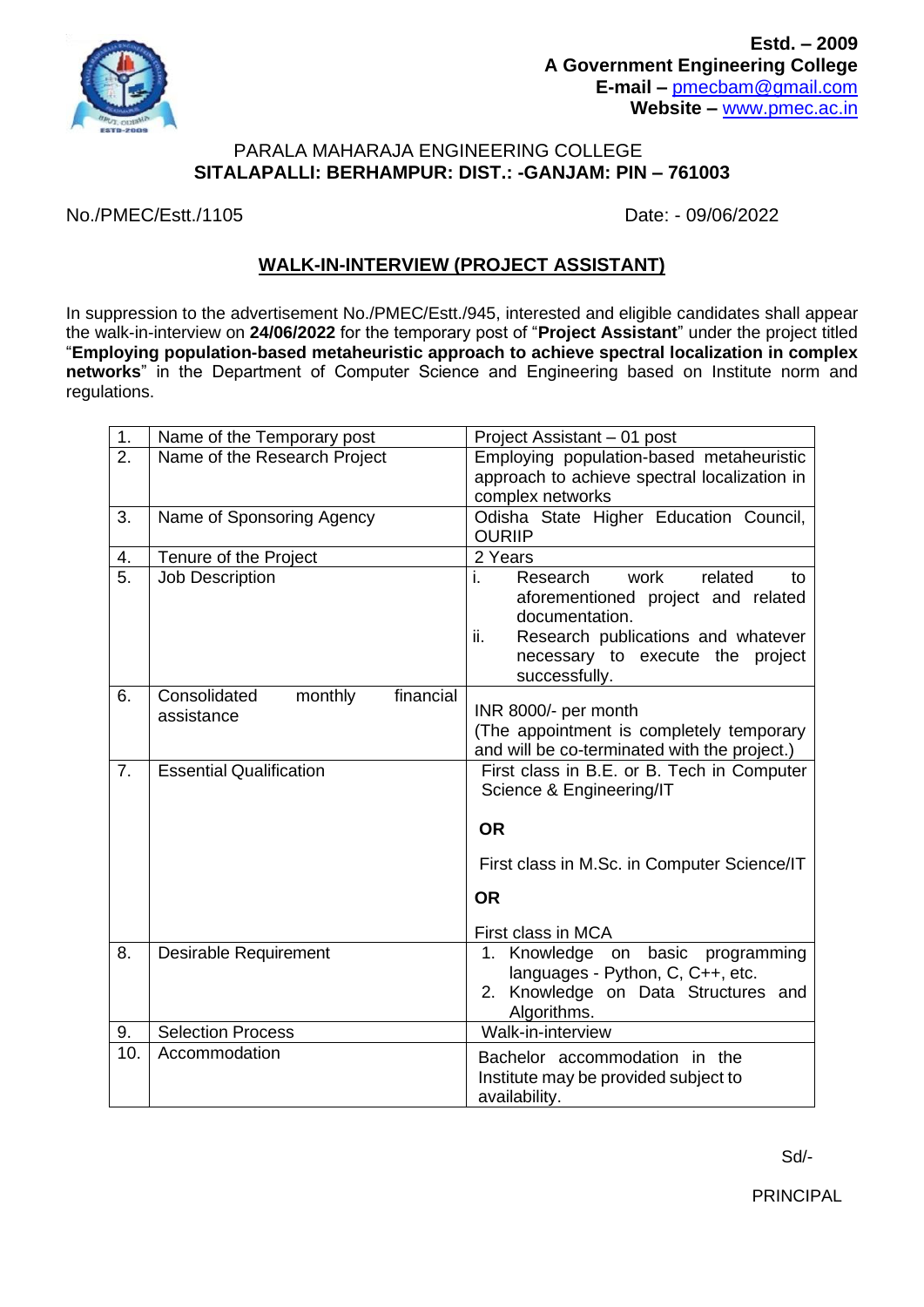The candidates shall bring the filled-in application form (format attached herewith) along with selfattested photocopy of their certificates/documents. Candidates need to produce the original certificates/documents at the time of interview.

**Place of Walk-in-interview:** Department of Computer Science & Engineering, Parala Maharaja Engineering College, Sitalapalli, Berhampur, Ganjam, Odisha, 761003.

**Date and Time of Walk-in-interview:** 24/06/2022 (11.00 AM).

**N.B.: - No TA/DA will be paid to the candidate for attending the interview.**

Sd/-

 **Principal PMEC, Berhampur**